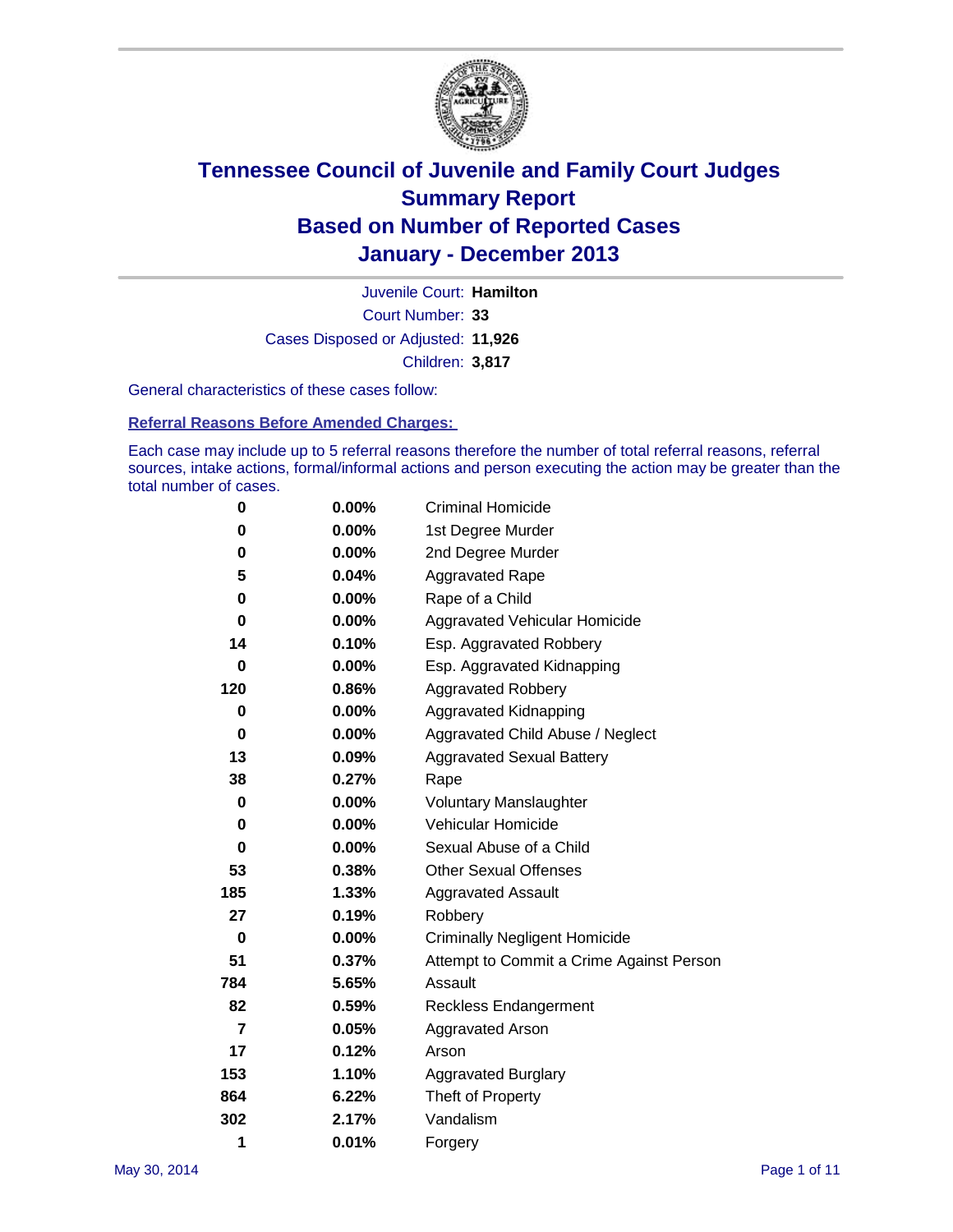

Court Number: **33** Juvenile Court: **Hamilton** Cases Disposed or Adjusted: **11,926** Children: **3,817**

#### **Referral Reasons Before Amended Charges:**

Each case may include up to 5 referral reasons therefore the number of total referral reasons, referral sources, intake actions, formal/informal actions and person executing the action may be greater than the total number of cases.

| 0            | $0.00\%$ | <b>Worthless Checks</b>                                     |  |  |  |
|--------------|----------|-------------------------------------------------------------|--|--|--|
| 17           | 0.12%    | Illegal Possession / Fraudulent Use of Credit / Debit Cards |  |  |  |
| 108          | 0.78%    | <b>Burglary</b>                                             |  |  |  |
| 23           | 0.17%    | Unauthorized Use of a Vehicle                               |  |  |  |
| 1            | 0.01%    | <b>Cruelty to Animals</b>                                   |  |  |  |
| 18           | 0.13%    | Sale of Controlled Substances                               |  |  |  |
| 164          | 1.18%    | <b>Other Drug Offenses</b>                                  |  |  |  |
| 370          | 2.66%    | Possession of Controlled Substances                         |  |  |  |
| 0            | $0.00\%$ | <b>Criminal Attempt</b>                                     |  |  |  |
| 14           | 0.10%    | Carrying Weapons on School Property                         |  |  |  |
| 227          | 1.63%    | Unlawful Carrying / Possession of a Weapon                  |  |  |  |
| 135          | 0.97%    | <b>Evading Arrest</b>                                       |  |  |  |
| 17           | 0.12%    | Escape                                                      |  |  |  |
| 35           | 0.25%    | Driving Under Influence (DUI)                               |  |  |  |
| 146          | 1.05%    | Possession / Consumption of Alcohol                         |  |  |  |
| 86           | 0.62%    | Resisting Stop, Frisk, Halt, Arrest or Search               |  |  |  |
| 1            | 0.01%    | <b>Aggravated Criminal Trespass</b>                         |  |  |  |
| 28           | 0.20%    | Harassment                                                  |  |  |  |
| 0            | 0.00%    | Failure to Appear                                           |  |  |  |
| 18           | 0.13%    | Filing a False Police Report                                |  |  |  |
| 52           | 0.37%    | Criminal Impersonation                                      |  |  |  |
| 511          | 3.68%    | <b>Disorderly Conduct</b>                                   |  |  |  |
| 136          | 0.98%    | <b>Criminal Trespass</b>                                    |  |  |  |
| 21           | 0.15%    | <b>Public Intoxication</b>                                  |  |  |  |
| 0            | 0.00%    | Gambling                                                    |  |  |  |
| 120          | 0.86%    | Traffic                                                     |  |  |  |
| 1            | 0.01%    | <b>Local Ordinances</b>                                     |  |  |  |
| $\mathbf{2}$ | 0.01%    | Violation of Wildlife Regulations                           |  |  |  |
| 165          | 1.19%    | Contempt of Court                                           |  |  |  |
| 1,715        | 12.35%   | Violation of Probation                                      |  |  |  |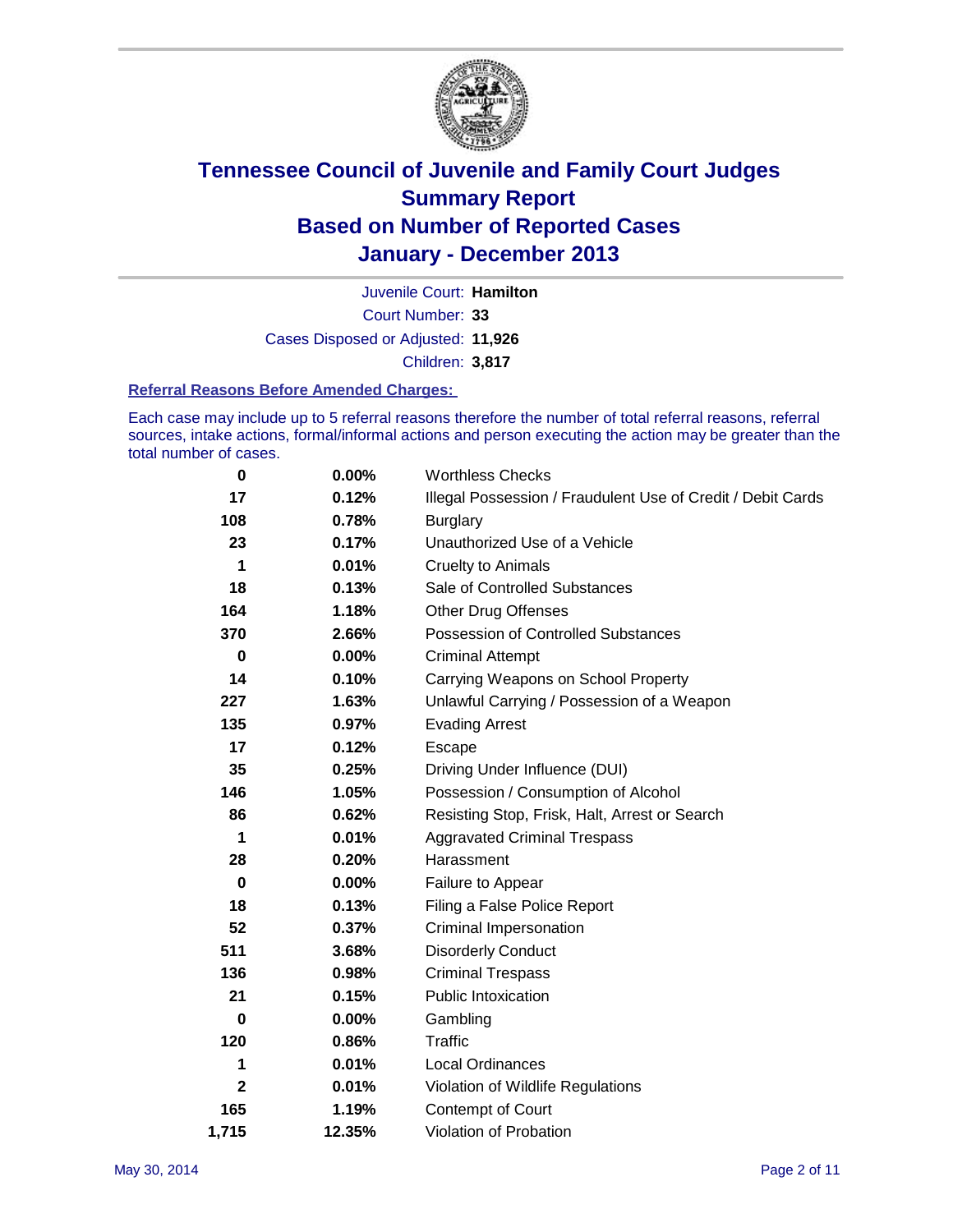

Court Number: **33** Juvenile Court: **Hamilton** Cases Disposed or Adjusted: **11,926** Children: **3,817**

#### **Referral Reasons Before Amended Charges:**

Each case may include up to 5 referral reasons therefore the number of total referral reasons, referral sources, intake actions, formal/informal actions and person executing the action may be greater than the total number of cases.

| 143         | 1.03%   | <b>Violation of Aftercare</b>          |
|-------------|---------|----------------------------------------|
| 593         | 4.27%   | <b>Unruly Behavior</b>                 |
| 877         | 6.31%   | Truancy                                |
| 402         | 2.89%   | In-State Runaway                       |
| $\mathbf 0$ | 0.00%   | Out-of-State Runaway                   |
| 32          | 0.23%   | Possession of Tobacco Products         |
| 1           | 0.01%   | Violation of a Valid Court Order       |
| 22          | 0.16%   | <b>Violation of Curfew</b>             |
| 6           | 0.04%   | Sexually Abused Child                  |
| 59          | 0.42%   | <b>Physically Abused Child</b>         |
| 1,525       | 10.98%  | Dependency / Neglect                   |
| 89          | 0.64%   | <b>Termination of Parental Rights</b>  |
| 0           | 0.00%   | <b>Violation of Pretrial Diversion</b> |
| 0           | 0.00%   | Violation of Informal Adjustment       |
| 0           | 0.00%   | <b>Judicial Review</b>                 |
| 0           | 0.00%   | <b>Administrative Review</b>           |
| 0           | 0.00%   | <b>Foster Care Review</b>              |
| 2,489       | 17.92%  | Custody                                |
| 369         | 2.66%   | Visitation                             |
| 3           | 0.02%   | Paternity / Legitimation               |
| 0           | 0.00%   | <b>Child Support</b>                   |
| 0           | 0.00%   | <b>Request for Medical Treatment</b>   |
| 0           | 0.00%   | <b>Consent to Marry</b>                |
| 431         | 3.10%   | Other                                  |
| 13,888      | 100.00% | <b>Total Referrals</b>                 |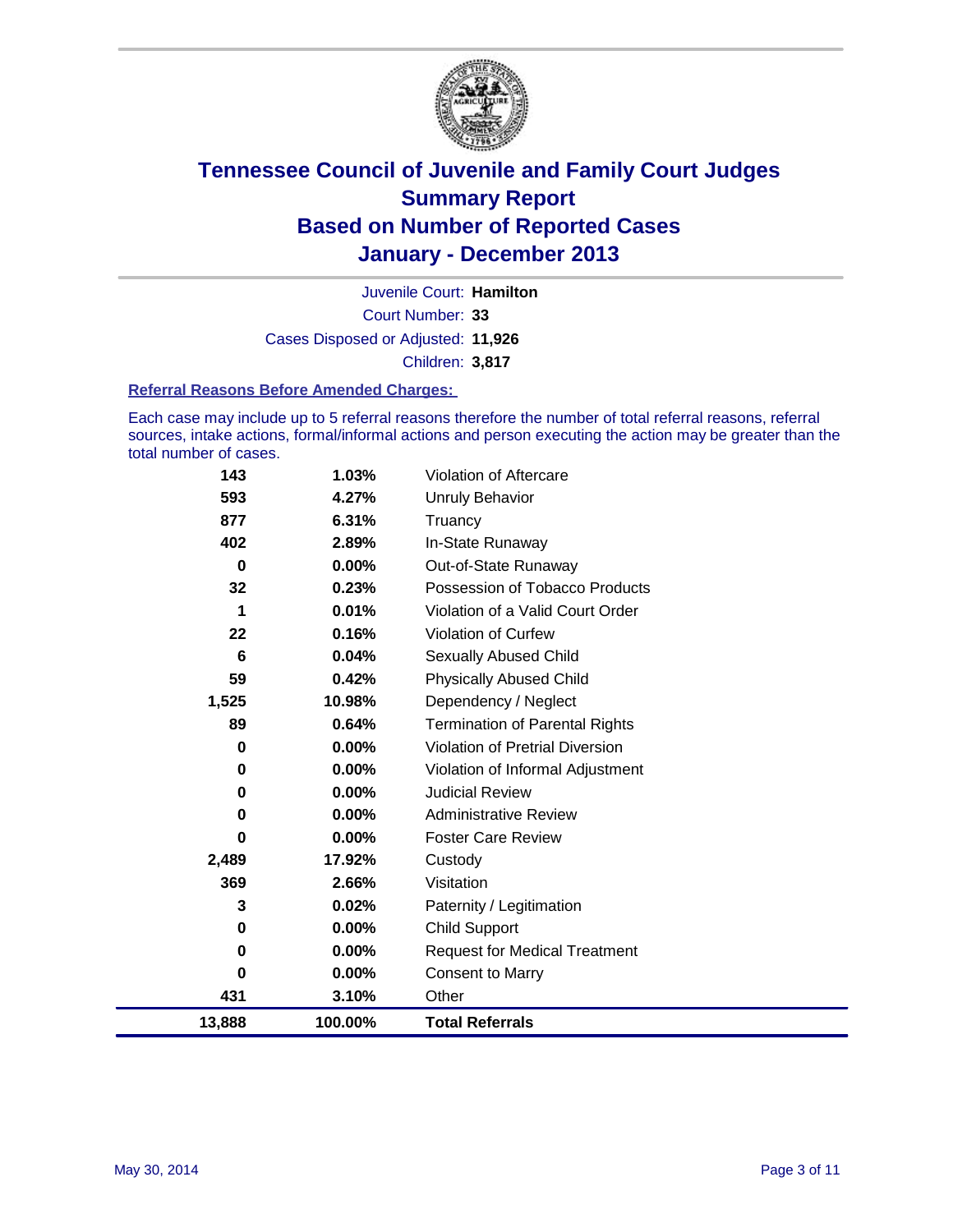

| Juvenile Court: Hamilton   |                                    |                                   |  |  |
|----------------------------|------------------------------------|-----------------------------------|--|--|
| Court Number: 33           |                                    |                                   |  |  |
|                            | Cases Disposed or Adjusted: 11,926 |                                   |  |  |
|                            |                                    | Children: 3,817                   |  |  |
| <b>Referral Sources: 1</b> |                                    |                                   |  |  |
| 4,936                      | 35.54%                             | Law Enforcement                   |  |  |
| 2,280                      | 16.42%                             | Parents                           |  |  |
| 1,543                      | 11.11%                             | <b>Relatives</b>                  |  |  |
| 6                          | 0.04%                              | Self                              |  |  |
| 877                        | 6.31%                              | School                            |  |  |
| $\bf{0}$                   | 0.00%                              | <b>CSA</b>                        |  |  |
| 1,602<br>11.54%            |                                    | <b>DCS</b>                        |  |  |
| 0.11%<br>15                |                                    | <b>Other State Department</b>     |  |  |
| $\bf{0}$<br>0.00%          |                                    | <b>District Attorney's Office</b> |  |  |
| 1,775<br>12.78%            |                                    | <b>Court Staff</b>                |  |  |
| $\mathbf{2}$<br>0.01%      |                                    | Social Agency                     |  |  |
| 52                         | 0.37%                              | <b>Other Court</b>                |  |  |
| 93                         | 0.67%                              | Victim                            |  |  |
| 238                        | 1.71%                              | Child & Parent                    |  |  |
| 0                          | 0.00%                              | Hospital                          |  |  |
| 9                          | 0.06%                              | Unknown                           |  |  |
| 460                        | 3.31%                              | Other                             |  |  |
| 13,888                     | 100.00%                            | <b>Total Referral Sources</b>     |  |  |

### **Age of Child at Referral: 2**

| 955<br>499<br>5<br>0 | 25.02%<br>13.07%<br>0.13%<br>0.00% | Ages 15 through 16<br>Ages 17 through 18<br>Ages 19 and Over<br><b>Unknown</b> |
|----------------------|------------------------------------|--------------------------------------------------------------------------------|
|                      |                                    |                                                                                |
|                      |                                    |                                                                                |
|                      |                                    |                                                                                |
|                      |                                    |                                                                                |
| 578                  | 15.14%                             | Ages 13 through 14                                                             |
| 342                  | 8.96%                              | Ages 11 through 12                                                             |
| 1,438                |                                    | Ages 10 and Under                                                              |
|                      |                                    | 37.67%                                                                         |

<sup>1</sup> If different than number of Referral Reasons (13888), verify accuracy of your court's data.

<sup>2</sup> One child could be counted in multiple categories, verify accuracy of your court's data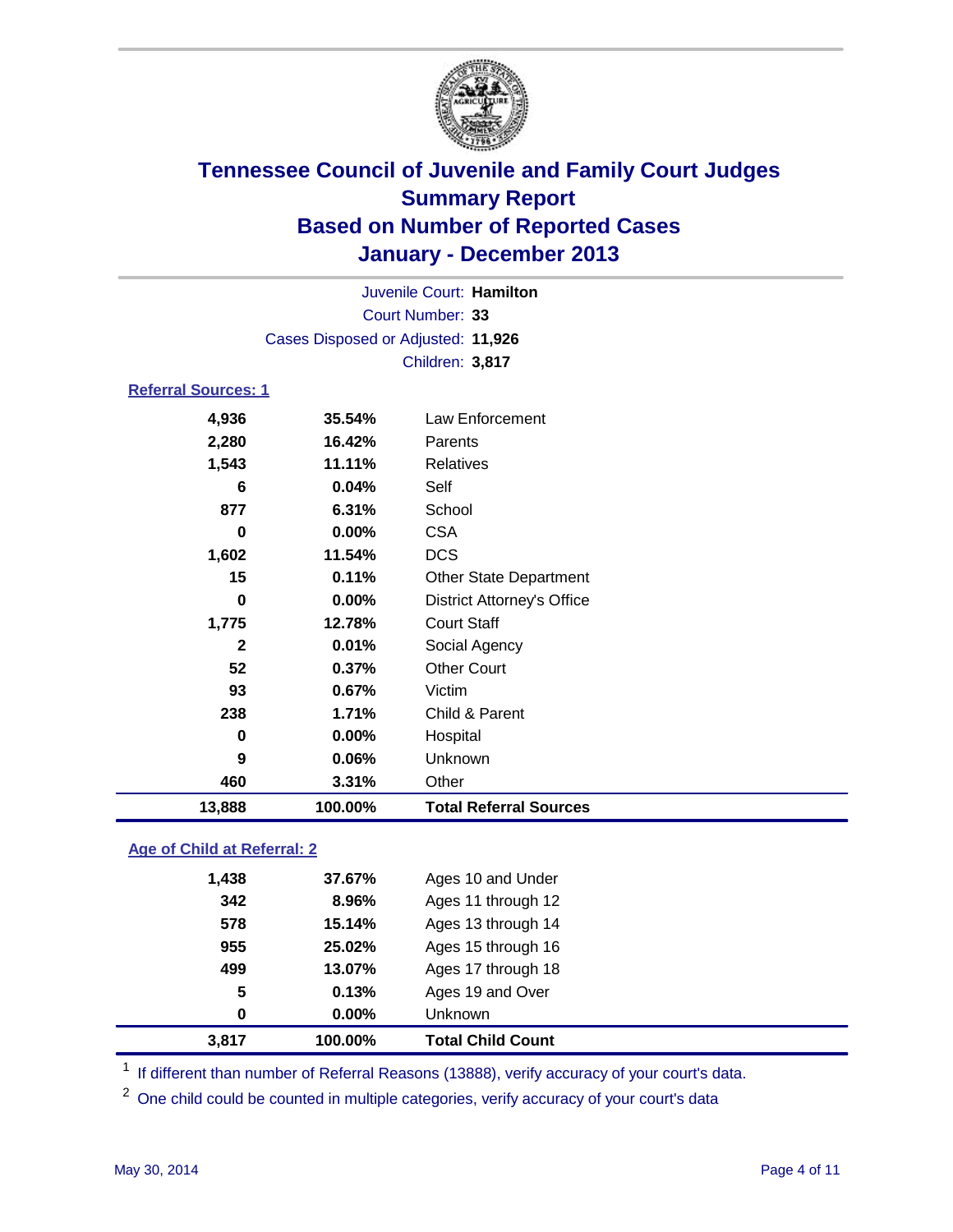

| Juvenile Court: Hamilton                     |                                    |                          |  |  |  |
|----------------------------------------------|------------------------------------|--------------------------|--|--|--|
|                                              | Court Number: 33                   |                          |  |  |  |
|                                              | Cases Disposed or Adjusted: 11,926 |                          |  |  |  |
|                                              |                                    | Children: 3,817          |  |  |  |
| Sex of Child: 1                              |                                    |                          |  |  |  |
| 2,194                                        | 57.48%                             | Male                     |  |  |  |
| 1,608                                        | 42.13%                             | Female                   |  |  |  |
| 15                                           | 0.39%                              | Unknown                  |  |  |  |
| 3,817                                        | 100.00%                            | <b>Total Child Count</b> |  |  |  |
| Race of Child: 1                             |                                    |                          |  |  |  |
| 1,883                                        | 49.33%                             | White                    |  |  |  |
| 1,769                                        | 46.35%                             | African American         |  |  |  |
| $\mathbf 0$<br>0.00%<br>8<br>0.21%           |                                    | Native American          |  |  |  |
|                                              |                                    | Asian                    |  |  |  |
| 103                                          | 2.70%                              | Mixed                    |  |  |  |
| 54                                           | 1.41%                              | Unknown                  |  |  |  |
| 3,817                                        | 100.00%                            | <b>Total Child Count</b> |  |  |  |
| <b>Hispanic Origin: 1</b>                    |                                    |                          |  |  |  |
| 230                                          | 6.03%                              | Yes                      |  |  |  |
| 2,978                                        | 78.02%                             | <b>No</b>                |  |  |  |
| 609                                          | 15.95%                             | Unknown                  |  |  |  |
| 3,817                                        | 100.00%                            | <b>Total Child Count</b> |  |  |  |
| <b>School Enrollment of Children: 1</b>      |                                    |                          |  |  |  |
| 825                                          | 21.61%                             | Yes                      |  |  |  |
| 33                                           | 0.86%                              | <b>No</b>                |  |  |  |
| 2,959                                        | 77.52%                             | Unknown                  |  |  |  |
| <b>Total Child Count</b><br>3,817<br>100.00% |                                    |                          |  |  |  |

 $1$  One child could be counted in multiple categories, verify accuracy of your court's data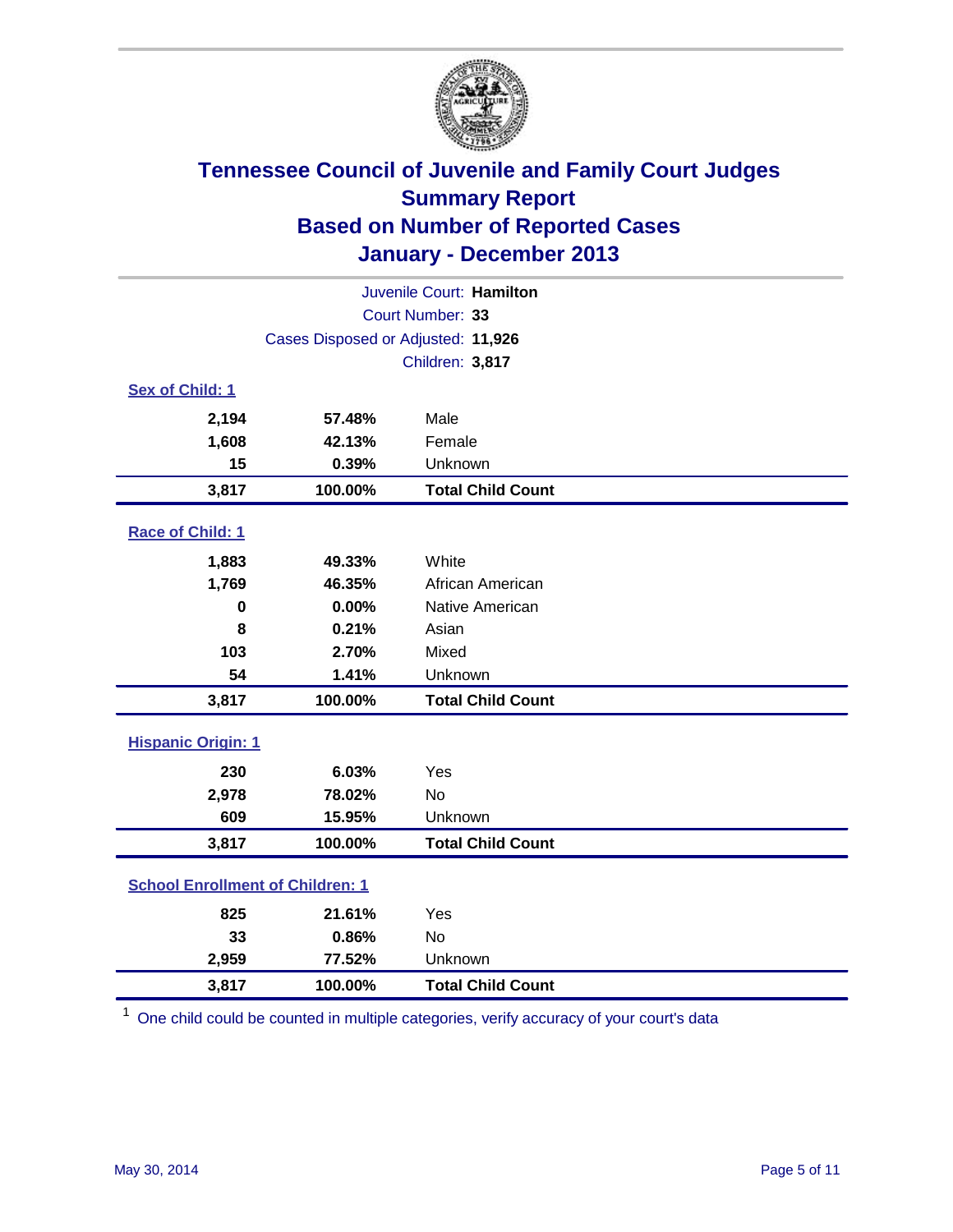

Court Number: **33** Juvenile Court: **Hamilton** Cases Disposed or Adjusted: **11,926** Children: **3,817**

### **Living Arrangement of Child at Time of Referral: 1**

| 3,817 | 100.00%  | <b>Total Child Count</b>     |
|-------|----------|------------------------------|
| 112   | 2.93%    | Other                        |
| 340   | 8.91%    | <b>Unknown</b>               |
| 2     | 0.05%    | Independent                  |
| 321   | 8.41%    | In an Institution            |
| 12    | $0.31\%$ | In a Residential Center      |
| 16    | 0.42%    | In a Group Home              |
| 188   | 4.93%    | With Foster Family           |
| 31    | 0.81%    | With Adoptive Parents        |
| 509   | 13.34%   | <b>With Relatives</b>        |
| 256   | 6.71%    | With Father                  |
| 1,544 | 40.45%   | With Mother                  |
| 68    | 1.78%    | With Mother and Stepfather   |
| 90    | 2.36%    | With Father and Stepmother   |
| 328   | 8.59%    | With Both Biological Parents |

#### **Type of Detention: 2**

| 11,926 | 100.00%       | <b>Total Detention Count</b> |  |
|--------|---------------|------------------------------|--|
|        | 0.28%<br>33   | Other                        |  |
| 2,214  | 18.56%        | Does Not Apply               |  |
| 9,600  | 80.50%        | <b>Unknown</b>               |  |
|        | $0.00\%$<br>0 | <b>Psychiatric Hospital</b>  |  |
|        | 0.00%<br>0    | Jail - No Separation         |  |
|        | 0<br>$0.00\%$ | Jail - Partial Separation    |  |
|        | 0.00%<br>0    | Jail - Complete Separation   |  |
|        | 0.66%<br>79   | Juvenile Detention Facility  |  |
|        | 0.00%<br>0    | Non-Secure Placement         |  |
|        |               |                              |  |

<sup>1</sup> One child could be counted in multiple categories, verify accuracy of your court's data

<sup>2</sup> If different than number of Cases (11926) verify accuracy of your court's data.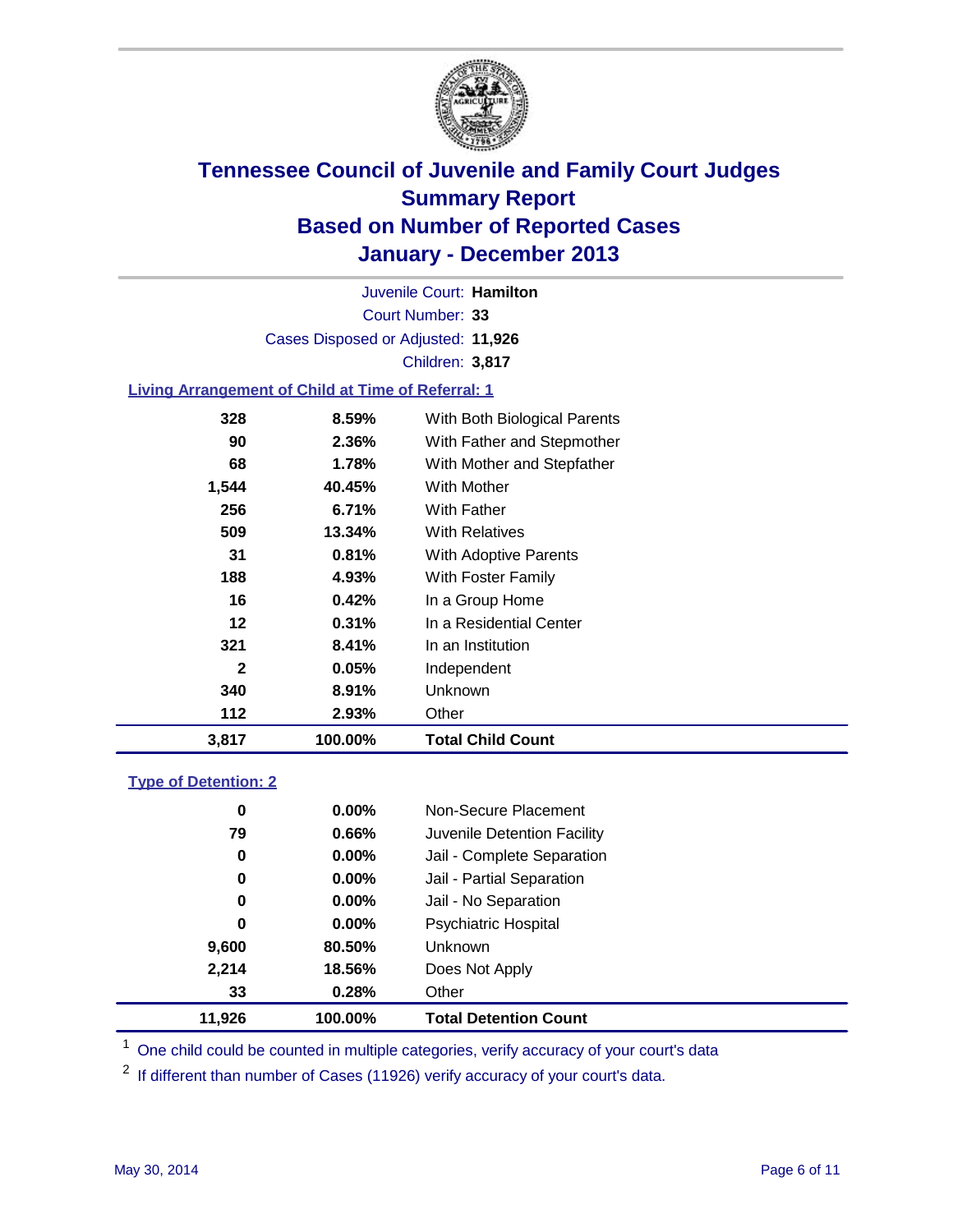

|                                                | Juvenile Court: Hamilton                           |                                      |  |  |  |  |
|------------------------------------------------|----------------------------------------------------|--------------------------------------|--|--|--|--|
|                                                | Court Number: 33                                   |                                      |  |  |  |  |
|                                                | Cases Disposed or Adjusted: 11,926                 |                                      |  |  |  |  |
|                                                |                                                    | Children: 3,817                      |  |  |  |  |
|                                                | <b>Placement After Secure Detention Hearing: 1</b> |                                      |  |  |  |  |
| $\bf{0}$                                       | 0.00%                                              | Returned to Prior Living Arrangement |  |  |  |  |
| 2,426                                          | 20.34%                                             | Juvenile Detention Facility          |  |  |  |  |
| 27                                             | 0.23%                                              | Jail                                 |  |  |  |  |
| 5                                              | 0.04%                                              | Shelter / Group Home                 |  |  |  |  |
| 40                                             | 0.34%                                              | <b>Foster Family Home</b>            |  |  |  |  |
| 1                                              | 0.01%                                              | Psychiatric Hospital                 |  |  |  |  |
| 5,471                                          | 45.87%                                             | Unknown                              |  |  |  |  |
| 3,944<br>33.07%                                |                                                    | Does Not Apply                       |  |  |  |  |
| 12                                             | 0.10%                                              | Other                                |  |  |  |  |
| 11,926                                         | 100.00%                                            | <b>Total Placement Count</b>         |  |  |  |  |
| <b>Intake Actions: 2</b>                       |                                                    |                                      |  |  |  |  |
|                                                |                                                    |                                      |  |  |  |  |
| 13,166                                         | 94.80%                                             | <b>Petition Filed</b>                |  |  |  |  |
| 1                                              | 0.01%                                              | <b>Motion Filed</b>                  |  |  |  |  |
| 143                                            | 1.03%                                              | <b>Citation Processed</b>            |  |  |  |  |
| 0                                              | 0.00%                                              | Notification of Paternity Processed  |  |  |  |  |
| $\bf{0}$                                       | 0.00%                                              | Scheduling of Judicial Review        |  |  |  |  |
| $\bf{0}$                                       | 0.00%                                              | Scheduling of Administrative Review  |  |  |  |  |
| 0                                              | 0.00%                                              | Scheduling of Foster Care Review     |  |  |  |  |
| 0                                              | 0.00%                                              | Unknown                              |  |  |  |  |
| $\bf{0}$                                       | 0.00%                                              | Does Not Apply                       |  |  |  |  |
| 578                                            | 4.16%                                              | Other                                |  |  |  |  |
| 13,888<br>100.00%<br><b>Total Intake Count</b> |                                                    |                                      |  |  |  |  |

<sup>1</sup> If different than number of Cases (11926) verify accuracy of your court's data.

 $2$  If different than number of Referral Reasons (13888), verify accuracy of your court's data.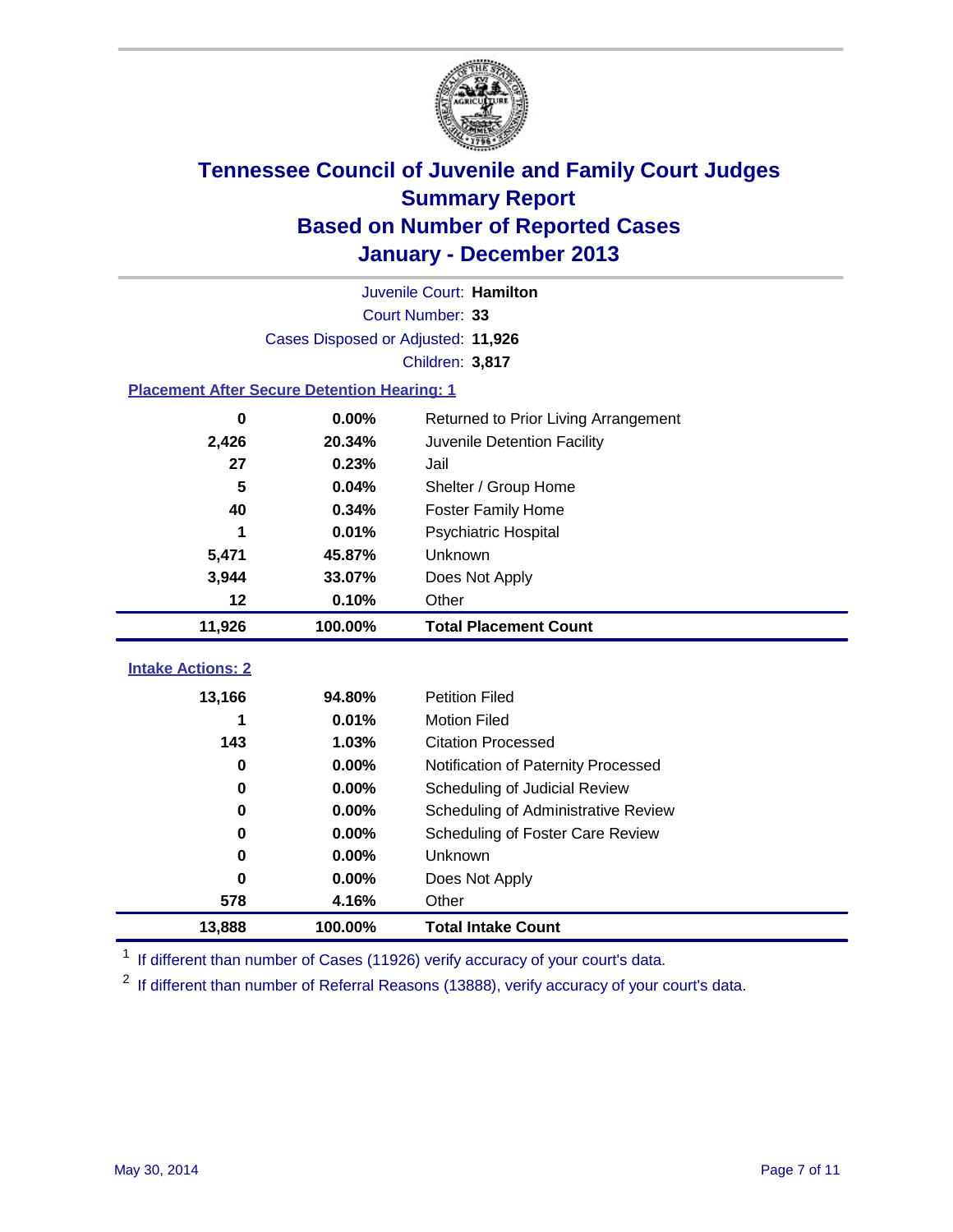

Court Number: **33** Juvenile Court: **Hamilton** Cases Disposed or Adjusted: **11,926** Children: **3,817**

#### **Last Grade Completed by Child: 1**

| 2,904 | 100.00% | <b>Total Child Count</b> |  |
|-------|---------|--------------------------|--|
| 1     | 0.03%   | Other                    |  |
| 1,541 | 53.06%  | Unknown                  |  |
| 55    | 1.89%   | Never Attended School    |  |
| 9     | 0.31%   | Graduated                |  |
| 4     | 0.14%   | <b>GED</b>               |  |
| 299   | 10.30%  | Non-Graded Special Ed    |  |
| 192   | 6.61%   | 12th Grade               |  |
| 94    | 3.24%   | 11th Grade               |  |
| 192   | 6.61%   | 10th Grade               |  |
| 78    | 2.69%   | 9th Grade                |  |
| 100   | 3.44%   | 8th Grade                |  |
| 56    | 1.93%   | 7th Grade                |  |
| 62    | 2.13%   | 6th Grade                |  |
| 43    | 1.48%   | 5th Grade                |  |
| 24    | 0.83%   | 4th Grade                |  |
| 24    | 0.83%   | 3rd Grade                |  |
| 23    | 0.79%   | 2nd Grade                |  |
| 28    | 0.96%   | 1st Grade                |  |
| 38    | 1.31%   | Kindergarten             |  |
| 38    | 1.31%   | Preschool                |  |
| 3     | 0.10%   | Too Young for School     |  |

### **Enrolled in Special Education: 1**

| 3.817 | 100.00%         |     | <b>Total Child Count</b> |
|-------|-----------------|-----|--------------------------|
| 2.458 | 64.40%          |     | Unknown                  |
|       | 1,224<br>32.07% | No  |                          |
|       | 135<br>3.54%    | Yes |                          |
|       |                 |     |                          |

 $1$  One child could be counted in multiple categories, verify accuracy of your court's data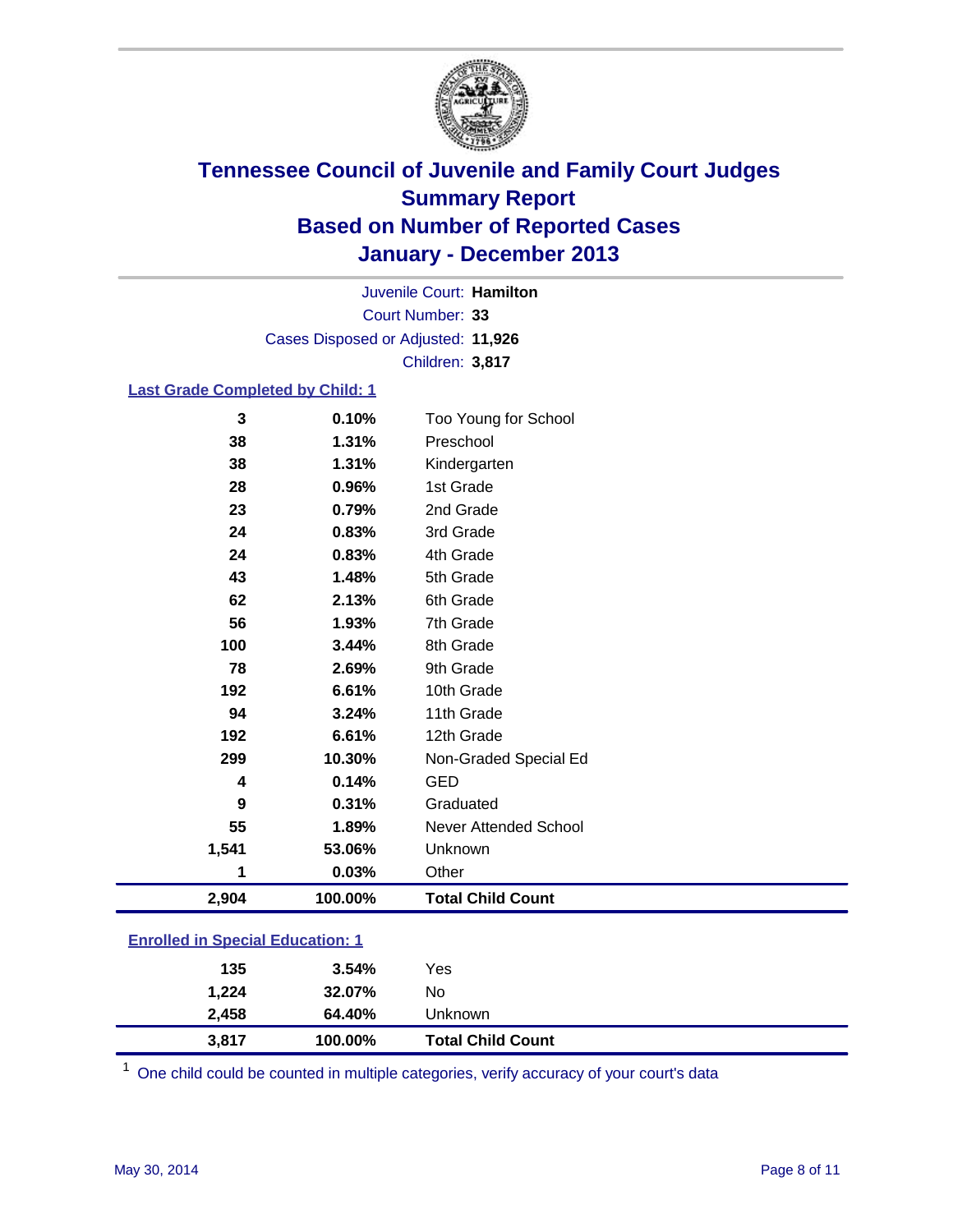

| Juvenile Court: Hamilton     |                                    |                           |  |
|------------------------------|------------------------------------|---------------------------|--|
|                              |                                    | Court Number: 33          |  |
|                              | Cases Disposed or Adjusted: 11,926 |                           |  |
|                              |                                    | Children: 3,817           |  |
| <b>Action Executed By: 1</b> |                                    |                           |  |
| 834<br>6.01%<br>Judge        |                                    |                           |  |
| 12,428                       | 89.49%                             | Magistrate                |  |
| 625                          | 4.50%                              | <b>YSO</b>                |  |
| 1                            | 0.01%                              | Other                     |  |
| 0                            | 0.00%                              | Unknown                   |  |
| 13,888                       | 100.00%                            | <b>Total Action Count</b> |  |

### **Formal / Informal Actions: 1**

| 1,958  | 14.10%   | Dismissed                                        |
|--------|----------|--------------------------------------------------|
| 17     | 0.12%    | Retired / Nolle Prosequi                         |
| 3,900  | 28.08%   | <b>Complaint Substantiated Delinquent</b>        |
| 631    | 4.54%    | <b>Complaint Substantiated Status Offender</b>   |
| 931    | 6.70%    | <b>Complaint Substantiated Dependent/Neglect</b> |
| 2      | 0.01%    | <b>Complaint Substantiated Abused</b>            |
| 5      | 0.04%    | <b>Complaint Substantiated Mentally III</b>      |
| 629    | 4.53%    | Informal Adjustment                              |
| 5,536  | 39.86%   | <b>Pretrial Diversion</b>                        |
| 155    | 1.12%    | <b>Transfer to Adult Court Hearing</b>           |
| 0      | $0.00\%$ | Charges Cleared by Transfer to Adult Court       |
| 49     | 0.35%    | Special Proceeding                               |
| 0      | $0.00\%$ | <b>Review Concluded</b>                          |
| 35     | 0.25%    | Case Held Open                                   |
| 40     | 0.29%    | Other                                            |
| 0      | $0.00\%$ | Unknown                                          |
| 13,888 | 100.00%  | <b>Total Action Count</b>                        |

<sup>1</sup> If different than number of Referral Reasons (13888), verify accuracy of your court's data.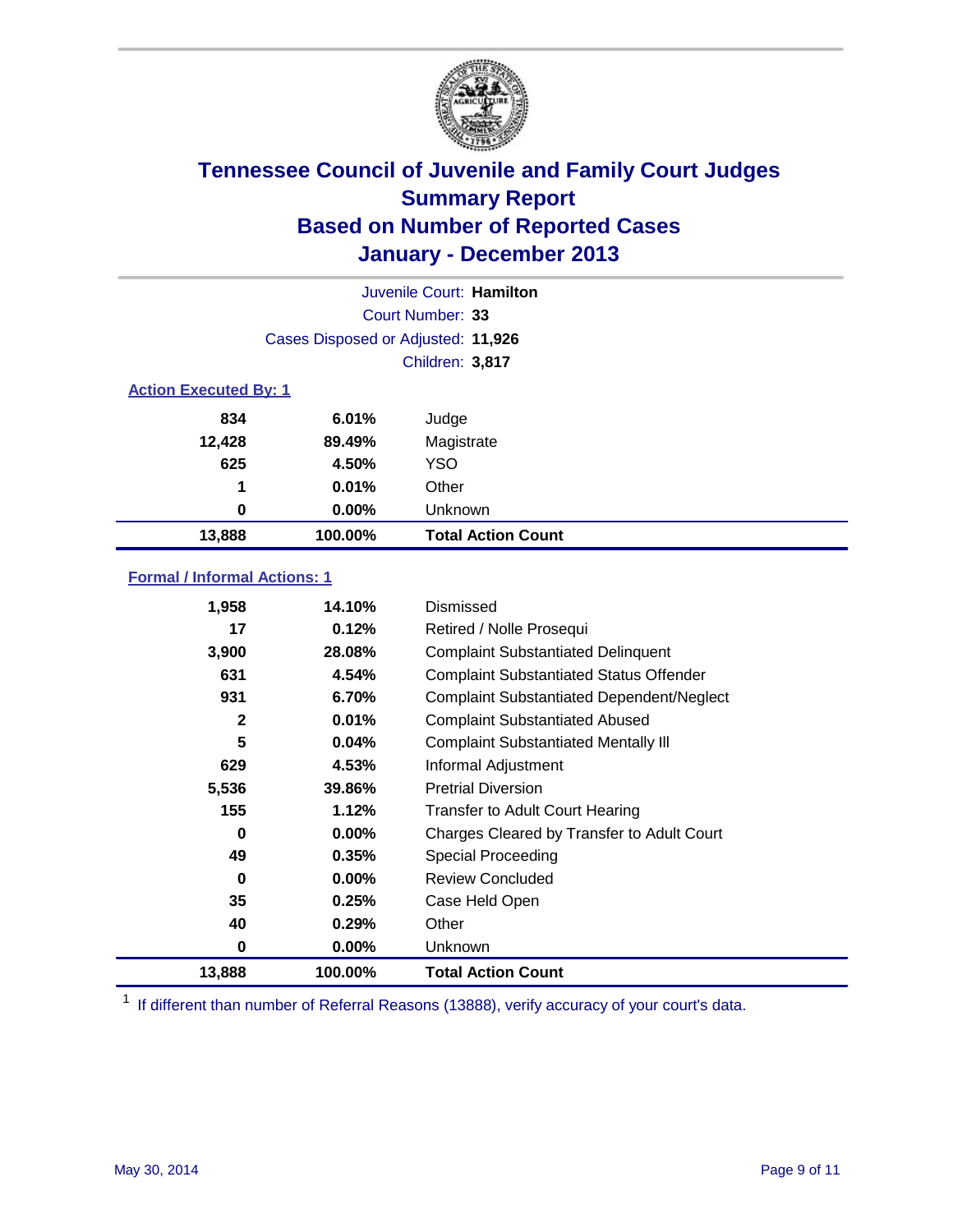

|                       |                                    | Juvenile Court: Hamilton                              |
|-----------------------|------------------------------------|-------------------------------------------------------|
|                       |                                    | Court Number: 33                                      |
|                       | Cases Disposed or Adjusted: 11,926 |                                                       |
|                       |                                    | Children: 3,817                                       |
| <b>Case Outcomes:</b> |                                    | There can be multiple outcomes for one child or case. |
| 1,541                 | 8.86%                              | <b>Case Dismissed</b>                                 |
| 11                    | 0.06%                              | Case Retired or Nolle Prosequi                        |
| 850                   | 4.89%                              | Warned / Counseled                                    |
| 6,839                 | 39.31%                             | Held Open For Review                                  |
| 1,047                 | 6.02%                              | Supervision / Probation to Juvenile Court             |
| 6                     | 0.03%                              | <b>Probation to Parents</b>                           |
| 30                    | 0.17%                              | Referral to Another Entity for Supervision / Service  |
| 0                     | 0.00%                              | Referred for Mental Health Counseling                 |
| 139                   | 0.80%                              | Referred for Alcohol and Drug Counseling              |
| 0                     | 0.00%                              | Referred to Alternative School                        |
| 0                     | 0.00%                              | Referred to Private Child Agency                      |
| 13                    | 0.07%                              | Referred to Defensive Driving School                  |
| 0                     | 0.00%                              | Referred to Alcohol Safety School                     |
| 110                   | 0.63%                              | Referred to Juvenile Court Education-Based Program    |
| 0                     | 0.00%                              | Driver's License Held Informally                      |
| 0                     | 0.00%                              | <b>Voluntary Placement with DMHMR</b>                 |
| 0                     | 0.00%                              | <b>Private Mental Health Placement</b>                |
| 0                     | 0.00%                              | <b>Private MR Placement</b>                           |
| 1                     | 0.01%                              | Placement with City/County Agency/Facility            |
| 853                   | 4.90%                              | Placement with Relative / Other Individual            |
| 57                    | 0.33%                              | Fine                                                  |
| 321                   | 1.85%                              | <b>Public Service</b>                                 |
| 108                   | 0.62%                              | Restitution                                           |
| 0                     | 0.00%                              | <b>Runaway Returned</b>                               |
| 242                   | 1.39%                              | No Contact Order                                      |
| $\bf{0}$              | $0.00\%$                           | Injunction Other than No Contact Order                |
| 152                   | 0.87%                              | <b>House Arrest</b>                                   |
| 14                    | 0.08%                              | <b>Court Defined Curfew</b>                           |
| 125                   | 0.72%                              | Dismissed from Informal Adjustment                    |
| 0                     | 0.00%                              | <b>Dismissed from Pretrial Diversion</b>              |
| 439                   | 2.52%                              | Released from Probation                               |
| 40                    | 0.23%                              | <b>Transferred to Adult Court</b>                     |
| 0                     | $0.00\%$                           | <b>DMHMR Involuntary Commitment</b>                   |